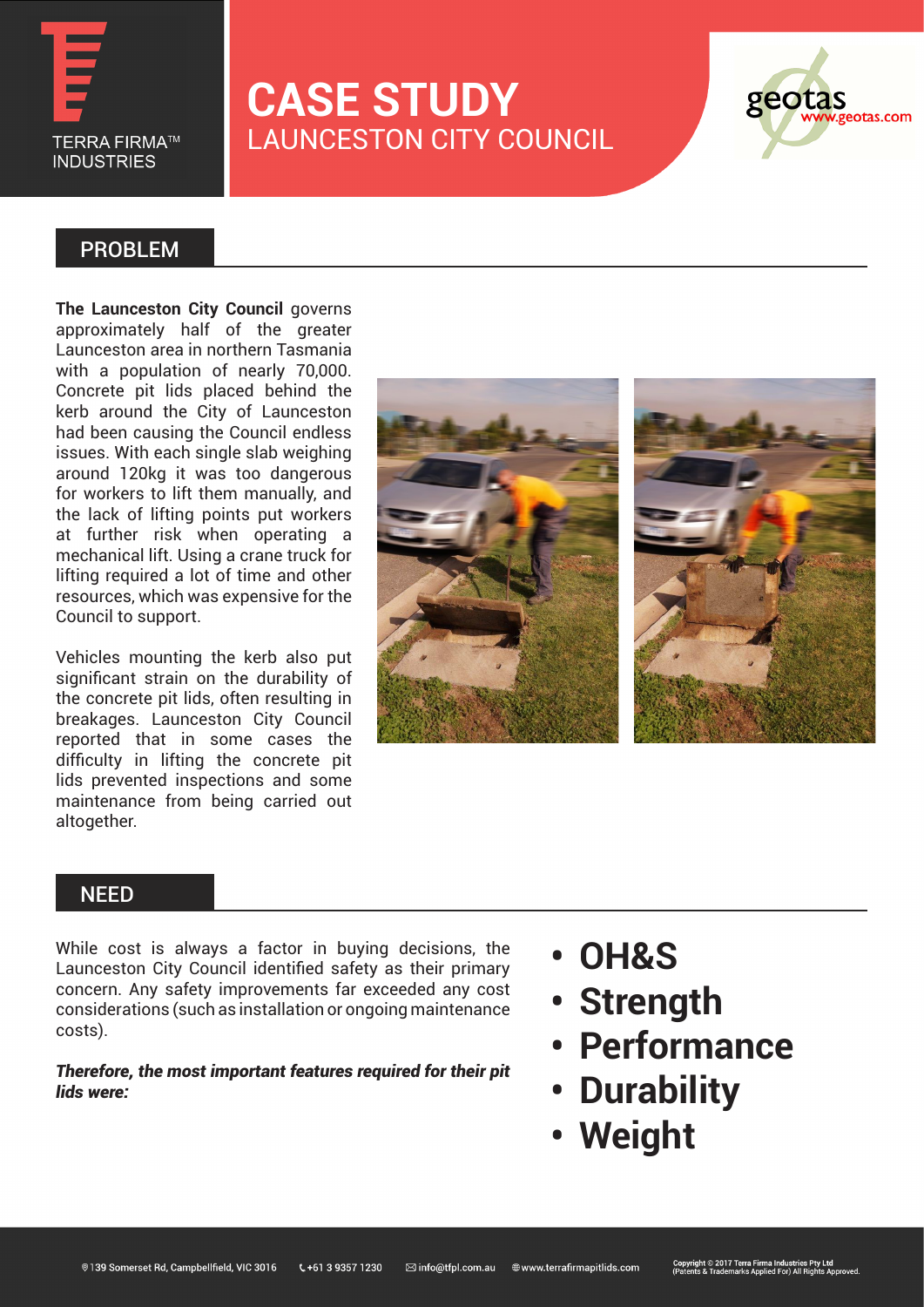

# **CASE STUDY** LAUNCESTON CITY COUNCIL



### **SOLUTION**

**The Launceston City Council** identified Terra Firma's lightweight composite fibreglass pit lids as a viable alternative to their heavy concrete pit lids. Composite fibreglass met all their required needs:



# **OH&S**

The lightweight nature of the pit lids also dramatically reduces the risk of injury to workers  $-$  such as finger, shoulder and back injuries – and means the lids can be easily lifted by one person. Secondly, these pit lids and the keys to open them have been ergonomically designed which reduces the risk of injury during maintenance.

## **Strength & Performance**

Composite fibreglass pit lids can bear heavy loads, and easily meet Australian standard AS-3996. **Terra Firma's B-Class** composite fibreglass pit lids are destructive load tested to 110kN (11 tonne) and C-Class to 190kN (19 tonne).



*Terra Firma Pit Lids can be opened and closed by one person in 17 seconds.* 

### **Durability**

Composite fibreglass pit lids last much longer than concrete, due to their ability to bear greater loads. For example, there are still **Terra Firma's B-Class** composite fibreglass pit lids in use that were installed 20 years ago.

# **Weight**

Composite fibreglass pit lids are approximately one quarter of the weight of same sized concrete pit lids. **Terra Firma's B-Class** composite fibreglass pit lids are the lightest available in Australia, with a 900x600 pit lid weighing in at 25kg. This significantly reduces the environmental impact of the lids with manufacturing, distribution and installation requiring less energy.